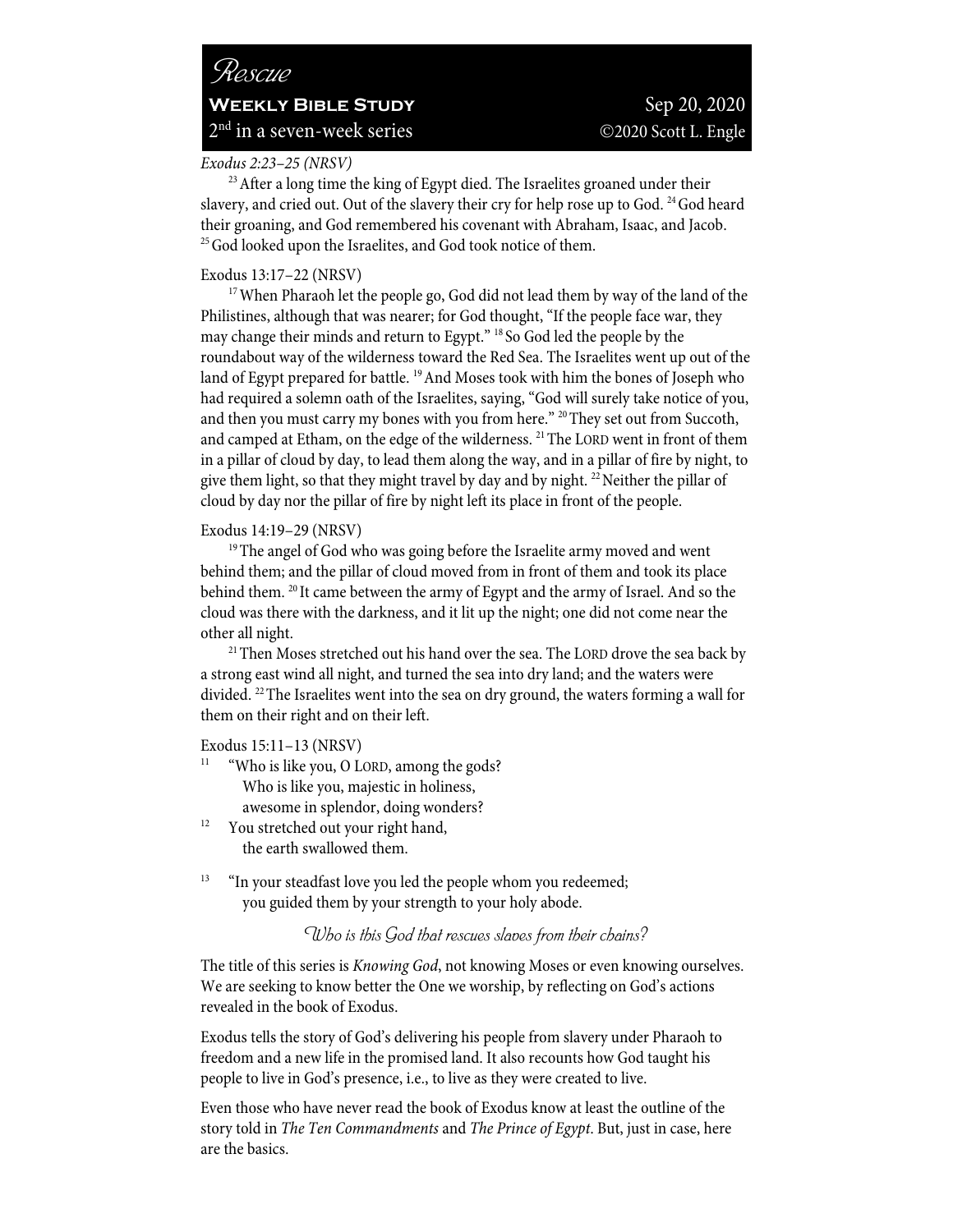#### *The book of Exodus in a nutshell*

When the book of Exodus opens, Abraham's descendants (through Isaac, Jacob, and Jacob's twelve sons) have been enslaved in Egypt for several hundred years. Sometime around 1500–1300 BC, Moses is born, is raised in the Pharaoh's house, murders an Egyptian who was beating a fellow Hebrew, and disappears into the desert. There, he marries and tends to his flocks.

One day, Moses sees, in the distance, a bush that is burning, yet is not consumed by the fire. When he investigates, Moses is confronted by God who tells Moses that he is to deliver the Hebrews from Egypt. It is in this meeting that God reveals his name to Moses, YHWH, which means "I am" or "I am who I am." Moses resists and offers up some reasons why he isn't the right guy, but God presses on. Thus, Moses, with the help of his brother, returns to Egypt to confront the Pharaoh and demand freedom for the Hebrews. As you'd expect, the Pharaoh resists, and relents only when God sends death to all the first-born of Egypt. Death passes over the homes of the Hebrews who have marked their doorways with the blood of a lamb. After the final plague, the Pharaoh lets the Hebrews go, but then changes his mind and chases after them. God parts the Red Sea (or "sea of reeds") to let the Hebrews pass, but the Egyptian army is drowned when they follow the Hebrews into the sea.

God then leads the Hebrews into the desert and after a few months, they arrive at Mt. Sinai where God gives Moses the Ten Commandments and the rest of the covenant. Moses leads them to the edge of the land God has promised them. They send spies into Canaan to check things out and, being terrified by what they see, the Hebrews turn back. Rather than trusting in God, they trust in their own judgment. God is angry with them and tells them that they will not enter the Promised Land until all of that generation die. Even Moses will never enter Canaan. Thus, the Hebrews wander aimlessly in the wilderness for forty years. The book of Deuteronomy is largely Moses' final speech to the new generation of the Hebrews, who will soon begin their conquest of Canaan. Moses' death is recorded at the end of Deuteronomy.

#### *God remembers*

The book of Exodus opens differently than we might think it would. The Israelites are enslaved and God is largely absent, staying so until the closing verses of chapter 2, when God "remembers" the Israelites and acts. It seems odd to us that God would need to remember anything, so that is a clue that something else is going on. For the Hebrews, speaking of God "remembering" was a way to say that God is now taking action. It is fruitless to wonder why not earlier or later; all the text tells us is that God is now ready to act at the end of chapter two (v. 23-25 above). Thus, at the beginning of the third chapter, God calls Moses to an unexpected vocation. Walter Brueggemann, one of the most noted OT scholars of our time, elaborates for us:

The startling moment of this narrative is when the silence is broken. Israel cries out. We are not told why. No theological reason is given; the cry is neither Godinduced nor God-directed. The beginning point of the exodus is rooted not in any explicitly theological claim, but in this elemental fact that human bodies can absorb so much, and then will rebel and assert and initiate. The crying, groaning bodies of the slaves found enough voice to say that their circumstance is not right, acceptable, or sustainable. In a quite distinct rhetorical maneuver, the narrator reports that God heard their cry (v. 24). The one who hears was not explicitly addressed. Perhaps there is something about this God that makes hearing possible. Perhaps this God is especially attentive to cries of oppression. In any case, now and only now, God takes a critical role in the narrative. Until now God has been mentioned only briefly in chapter 1 and not at all in chapter 2.

Only now, after the cries, is there a sustained statement about God. God is now the subject of four crucial verbs: God *heard* ( עמשׁ šā*maʿ*), God *remembered* ( רכז *z*ā*kar*), God *saw* ( האר *r*ā*ʾâ*), and God *knew* ( עדי *y*ā*daʿ*). God heard their groaning.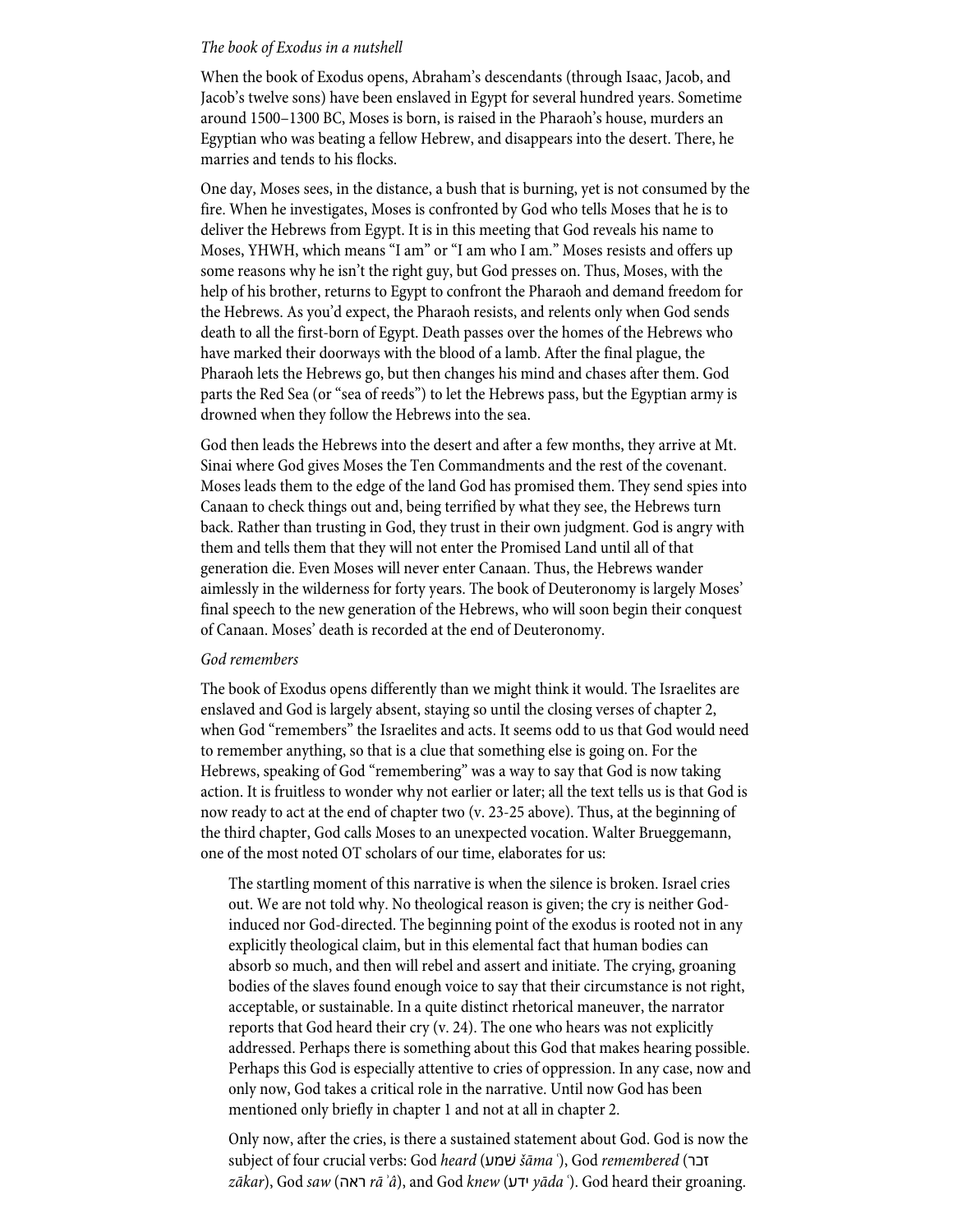These were not groans addressed to God, but the hearing caused the remembering. The voicing of pain drives God back into the book of Genesis, to the ones to whom God is already committed. The memory is powered by those unambiguous carriers of the promise who are now named: Abraham, Isaac, Jacob. God connects present slaves and old promises. God has one eye on the old covenant oaths in Genesis. The other eye, however, is on the present circumstance of Israel in bondage. The text does not say, as the NRSV has it, "God took notice *of them*" (emphasis added). It is only, "God knew," without an object. We are left to imagine what God knew. God knew that these slaves were connected to the people of Genesis. God knew that promises were yet to be kept, requiring powerful intervention. God knew, because of old memories, abiding promises, present pain, and audible groans. God knew and so had to act. All of chapters 1–2 have built toward these powerful verbs that witness to God's powerful, sovereign purpose.<sup>1</sup>

The Hebrews might have felt that God had forever abandoned them, but no, God would rescue them, break their chains of bondage. For God is faithful and God had made a covenant with Abraham and with Isaac and with Jacob. God had made promises to them and, through them, to all the world. Now, at the end of chapter 2, it is time to get on with it.

### *God leads*

So, the story moves on to the contest between the Lord God and the pharaoh-god, for that is just how Pharaoh sees himself. And it is a contest Pharaoh will lose, culminating in the death of the first-born, the Passover, and the flight to the Red Sea. At each step of the way, the Lord God, YHWH, demonstrates his superiority to Pharaoh. But after the final plague, God must begin to lead his people out of Egypt to freedom. What can we learn about God's leadership as the Exodus proper begins? Brueggemann again provides some valuable insights:

At the beginning, God "leads" by a circuitous route in order to avoid conflict with the Philistines (vv. 17–18*a*). That decision about an alternative route, however, is not made because of the threat of the Philistines. The reason for this decision is given us by the rhetoric of a divine soliloquy. The expression "God thought" is, in Hebrew, "God said." God said out loud, perhaps only to God's own self. God is mindful that the Israelites, in the face of danger, may have a "change of mind." The verb "*change* their mind" is םחנ) *n*ā*ḥam*), which in many other places means "repent" (Gen 6:6–7; Exod 32:14; Amos 7:2, 5). Israel may repent of its resolve for freedom, may abandon its liberated destiny, and may accept the bondaged fate of Egypt.

At the end of the unit, *lead* is related to a very different set of images (vv. 21–22). Now God is much more transcendent and impersonal, being present neither personally nor through reflective speech, but only through the cultic devices of "cloud" and "fire." This part of the tradition has devised a sign of God's full presence that is stable and visible. God is not directly available, but only through mediation. (Clearly this is a very different leadership from that in vv. 17–18*a*.) Two facets of this leadership are important. First, it is for "day and night," all of the time. Both the day and the night are filled with enormous danger, and this people is completely vulnerable (cf. Ps 91:5–6). The cloud shields from the sun; the fire protects from darkness. . . .

The primary affirmation of this passage is that God's leadership is thoughtful, prudent, and utterly reliable. The form of that leadership in vv. 17–18*a* is not described, but in vv. 21–22 it is given a more concrete, substantive identity. Compare Ps 23:2–3, perhaps the best-known use of the image of God's leadership. The metaphor in the psalm is of a shepherd who leads sheep safely to good

<sup>1</sup> Walter Brueggemann, *New Interpreter's Bible*, 1994–2004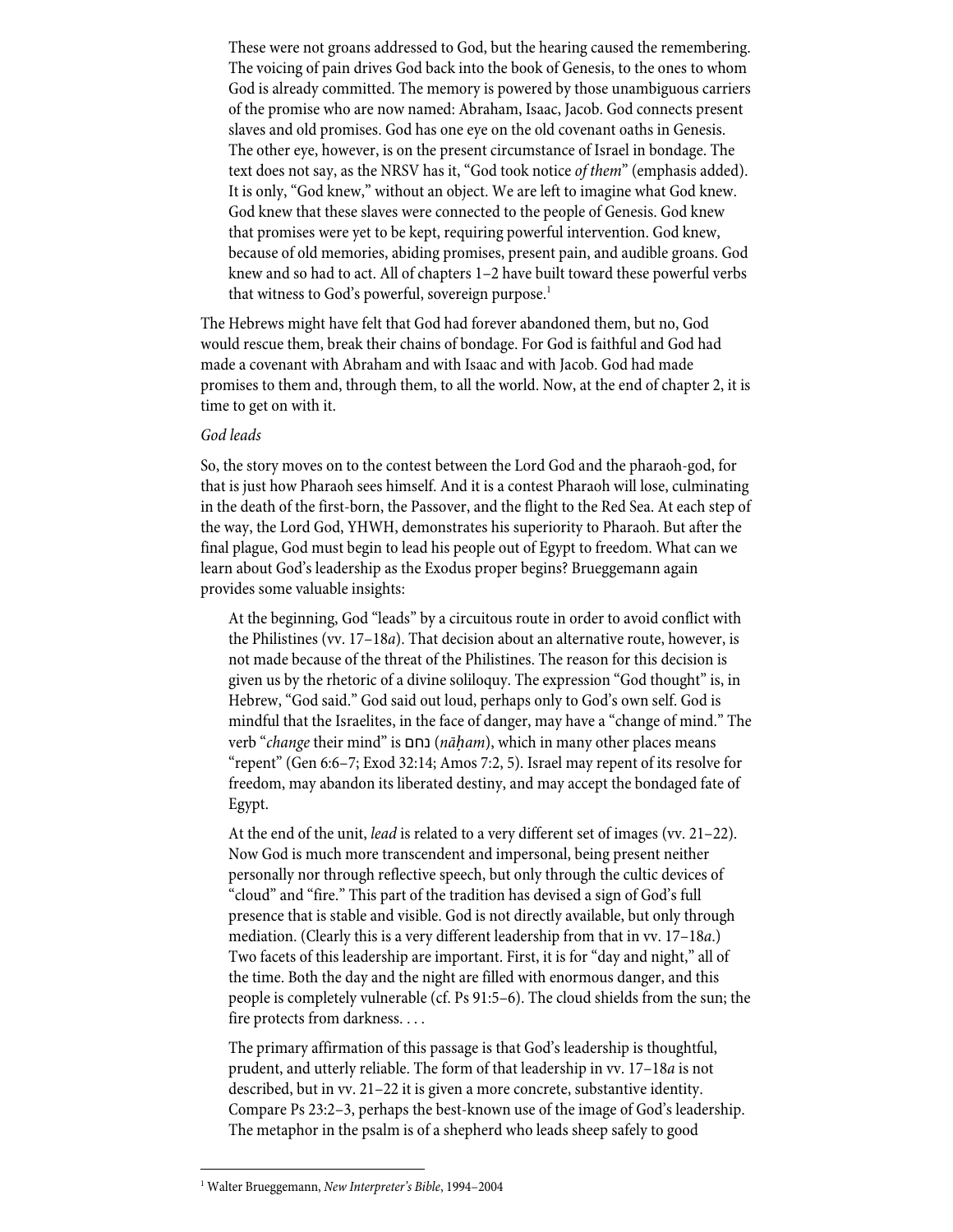pastures and well-supplied water, even though the terrain to be traveled is dangerous and threatening. The notion of God's leadership is a primary datum in Israel's creedal recital, in Deuteronomy 8:2–4. Both texts affirm that God supplies every needed thing<sup>2</sup>

We will see next week, just how far God will go to meet every need of his people, as they struggle with hunger in the Sinai Wilderness.

### *Faithfulness and possibilities*

God is utterly faithful, to the point of taking on human flesh to keep promises made. And somehow, God must exercise this faithfulness in the face of uncertainty and human weakness. For we are not robots; we are free to love and not love. God's people are free to go on and to turn back. Somehow, God's purposes must work forward through all these freely made decisions. Terence Fretheim, my favorite OT scholar, helps us to see this even in the story of the Exodus.

This divine concern for Israel is important in that it shows that God must take into account prevailing sociopolitical forces as well as people's emotional makeup in charting a way into the future [13:17 ff above]. One might expect that God, with all the power at the divine disposal, would not back off from leading the people into any situation. God would just mow the enemies down! No, *the human situation makes a difference regarding God's possibilities* and hence affects the divine decisions. The exercise of divine power in providential activity is thus shown to be of such a nature that it could not ignore or override whatever obstacles might come along. Divine planning in view of such human circumstances is necessary, and so God's guiding hand leads Israel on a route that has less potential for difficulty. In fact, this divine concern suggests the possibility of failure; the people could decide to return to Egypt.<sup>3</sup>

#### *A hymn of celebration*

Finally, we turn briefly to the celebration hymn of chapter 15. Even here, we find the truth of God's nature: "Who is like you, O Lord . . . in your steadfast love (*hesed*) you led the people whom you redeemed" (from 15:11-15). That Hebrew word, *hesed*, is one we've examined before in these studies. More than any other, it sums up the essential character of God. Katharine Sakenfeld has shown that *ḥesed* refers to sustained covenantal solidarity, i.e., God's faithfulness to God's promises. This formula affirms that Yahweh has a great capacity and resolve to remain loyal in covenantal commitment to Israel.

God is faithful. It is as simple as that.

# Scott Engle's Bible Classes

# **Monday Evening Class**

A study of Matthew's Gospel **No class on 9/21** Meeting on-line at 3pm Monday on Scott's Facebook page. Search for "Scott Engle - St. Andrew UMC."

#### **Tuesday Lunchtime Class**

A study of Genesis

**No class on 9/22**

Meeting on-line at 12:00 noon Tuesday on Scott's Facebook page. Search for "Scott Engle - St. Andrew UMC".

 $2$  Ibid.

<sup>&</sup>lt;sup>3</sup> Terence E. Fretheim, *Exodus*, Interpretation, a Bible Commentary for Teaching and Preaching, (Louisville, KY: John Knox Press, 1991), 150.